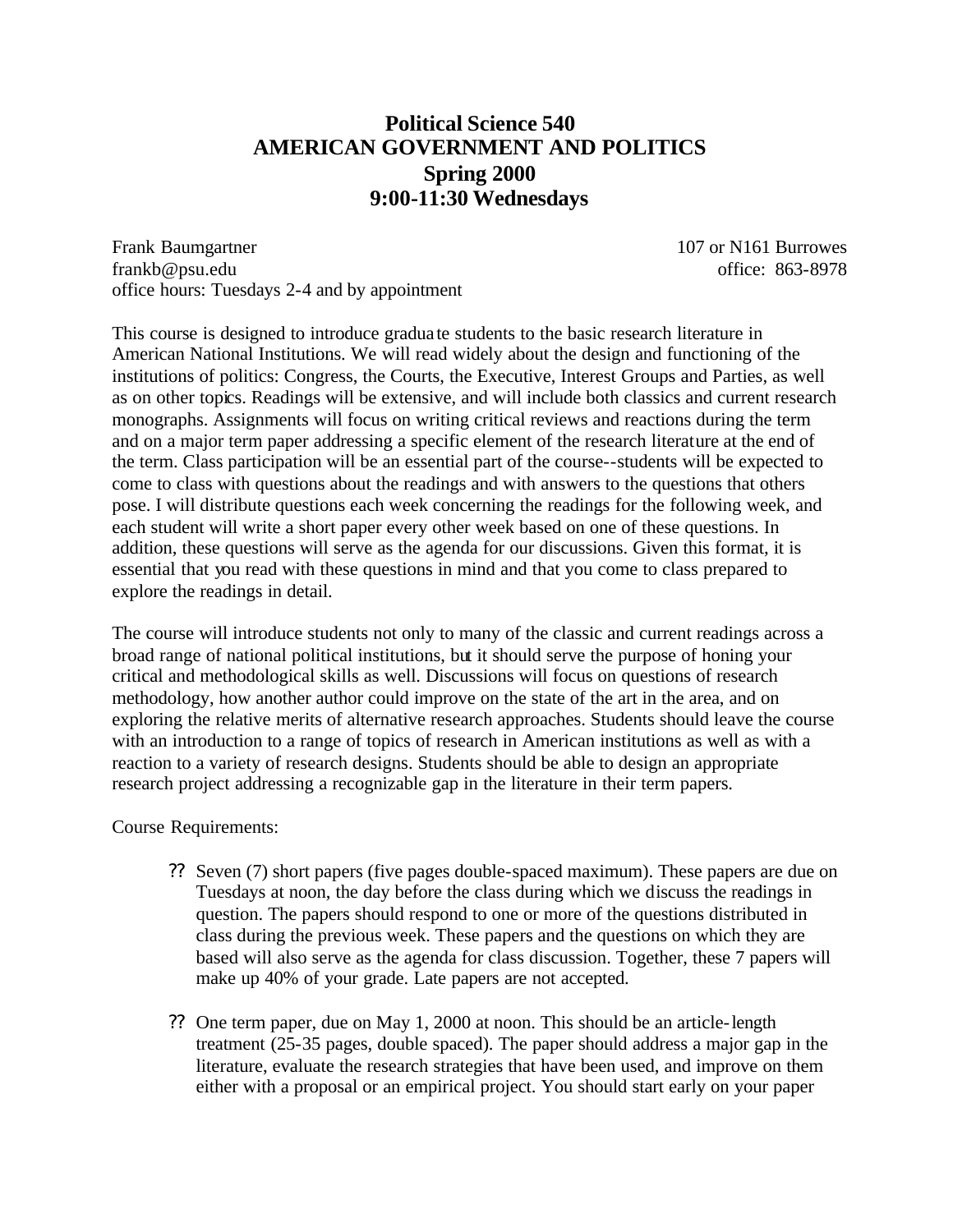and discuss the topic with me several times throughout the semester. The term paper counts for 40% of your grade.

?? Class participation and discussion. This is an important part of any graduate seminar. It will count for 20% of your grade. Note that you cannot get an A in this class with a poor grade in participation.

Books for purchase:

- ?? Aldrich, John H. 1995. *Why Parties? The Origin and Transformation of Political Parties in America.* Chicago: University of Chicago Press.
- ?? American Political Science Association. 1984. *Style Manual for Political Science*. Washington, DC: APSA. Order directly through the APSA website: www.apsanet.org. There are discounts for multiple orders, so you might all order together.
- ?? Baumgartner, Frank R., and Beth L. Leech. 1998. *Basic Interests: The Importance of Groups in Politics and in Political Science*. Princeton, N.J.: Princeton University Press.
- ?? Cox, Gary and Matthew McCubbins. 1993. *Legislative Leviathan: Party Government in the House*. Berkeley, CA: University of California Press.
- ?? Dahl, Robert A. 1956. *A Preface to Democratic Theory*. Chicago: University of Chicago Press.
- ?? Hall, Richard L. 1996. *Participation in Congress*. New Haven: Yale University Press.
- ?? Kingdon, John W. 1995. *Agendas, Alternatives, and Public Policies*. 2d. ed. New York: HarperCollins.
- ?? Krehbiel, Keith. 1998. *Pivotal Politics: A Theory of U.S. Lawmaking.* Chicago: University of Chicago Press.
- ?? Edwards, George C., John H. Kessel, and Bert A. Rockman, eds. 1993. *Researching the Presidency: Vital Questions, New Approaches*. Pittsburgh: University of Pittsburgh Press.
- ?? Rosenberg, Gerald N. 1993. *The Hollow Hope: Can Courts Bring About Social Change?* Chicago: University of Chicago Press.
- ?? Wildavsky, Aaron, and Naomi Caiden. 1996. *The New Politics of the Budgetary Process, 3rd Ed.* Reading, Mass.: Addison-Wesley.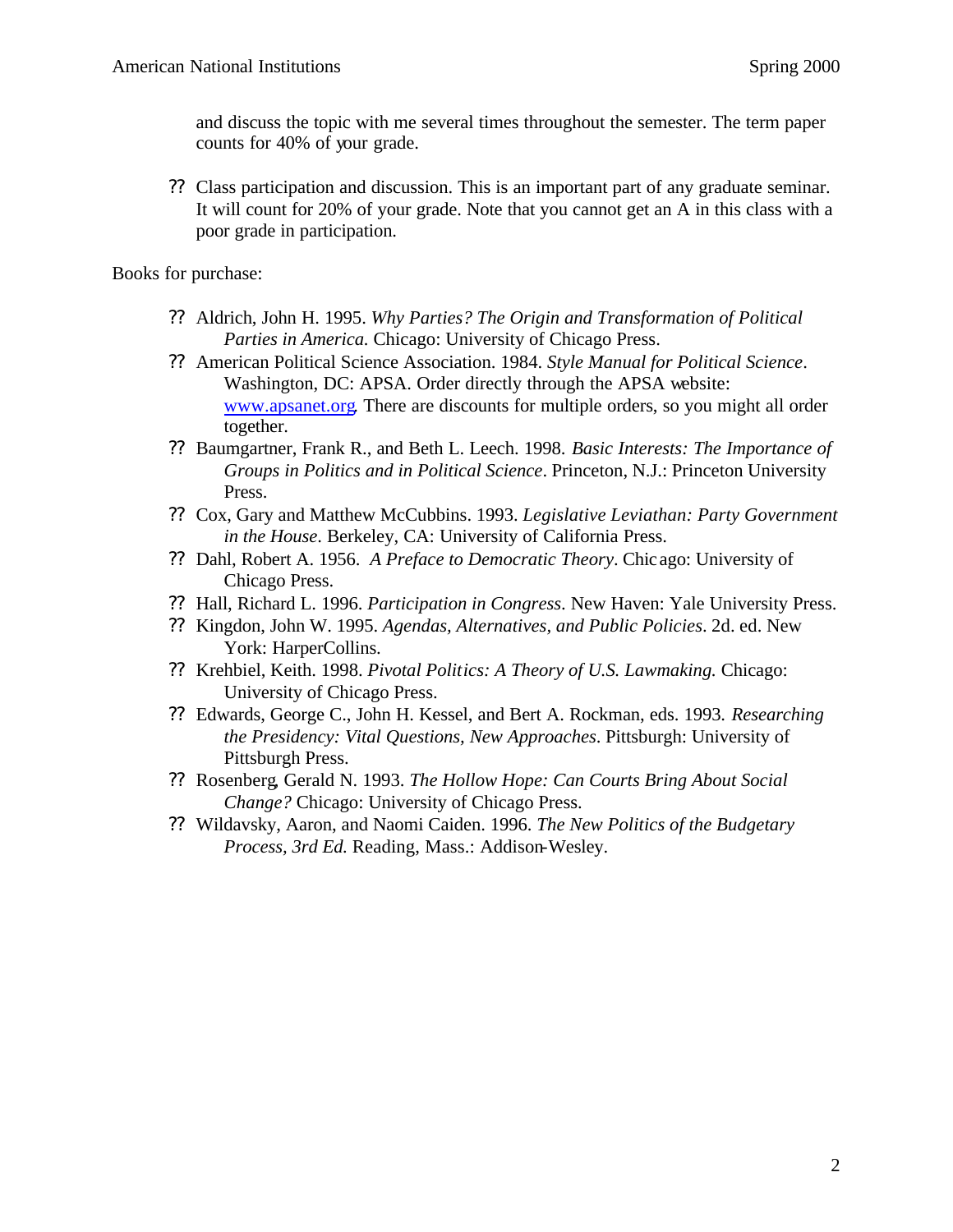# **Weekly Assignments**

## **1. January 12, 2000. Introduction to course. Federalist basics**

- ?? APSA Style Manual. (Read this any time and use it in all your courses.)
- ?? Dahl, Robert A. 1956. *A Preface to Democratic Theory*. Chicago: University of Chicago Press.
- ?? Federalist Papers # 1, 6, 10, 23, 30, 39, 46, 47, 48, 51

# **2. January 19. Pluralism and a dispute**

- ?? Truman, David B. 1951. *The Governmental Process: Political Interests and Public Opinion.* New York: Alfred A. Knopf, ch. 1, 3-7, 16 (pp. 3-13, 45-210, 501-36.)
- ?? Dahl, Robert A. 1961. *Who Governs?* New Haven: Yale University Press, ch. 1, 8, 12, 19, 24-28 (pp. 1-8, 89-103, 163-5, 223-8, 271-325.)
- ?? Walker, Jack L., Jr. 1966. A Critique of the Elitist Theory of Democracy. *American Political Science Review* 60: 287-95.
- ?? Dahl, Robert A. 1966. Further Reflections on "The Elitist Theory of Democracy." *American Political Science Review* 60: 296-305.
- ?? Walker, Jack L., Jr. 1966. A Reply to "Further Reflections on 'The Elitist Theory of Democracy.'"*American Political Science Review* 60: 391-2.
- ?? Bachrach, Peter, and Morton Baratz. 1962. The Two Faces of Power. *American Political Science Review* 56: 947-52.

# **3. January 26. Agenda-setting, randomness, leadership, and control**

- ?? Cohen, Michael, James G. March, and Johan P. Olsen. 1972. A Garbage Can Theory of Organizationa l Choice. *Administrative Science Quarterly* 17: 1-25.
- ?? Kingdon, John W. 1995. *Agendas, Alternatives, and Public Policies*. 2d. ed. New York: HarperCollins.

# **4. February 2. Approaches to research on the Presidency**

- ?? Neustadt, Richard E. various years. *Presidential Power*. Any edition. Skim entire book and read chapter 3: The Power to Persuade.
- ?? Edwards, George C., John H. Kessel, and Bert A. Rockman, eds. 1993. *Researching the Presidency : Vital Questions, New Approaches*. Pittsburgh: University of Pittsburgh Press.

# **5. February 9. Parties in Government**

?? Aldrich, John H. 1995. *Why Parties? The Origin and Transformation of Political Parties in America.* Chicago: University of Chicago Press.

# **6. February 16. Congressional organization and the committee system**

- ?? Shepsle, Kenneth A. and Barry Weingast. 1987. The Institutional Foundations of Committee Power. *American Political Science Review* 81: 85-104.
- ?? Krehbiel, Keith. 1990. Are Congressional Committees Composed of Preference Outliers? *American Political Science Review* 84 (1): 149-63.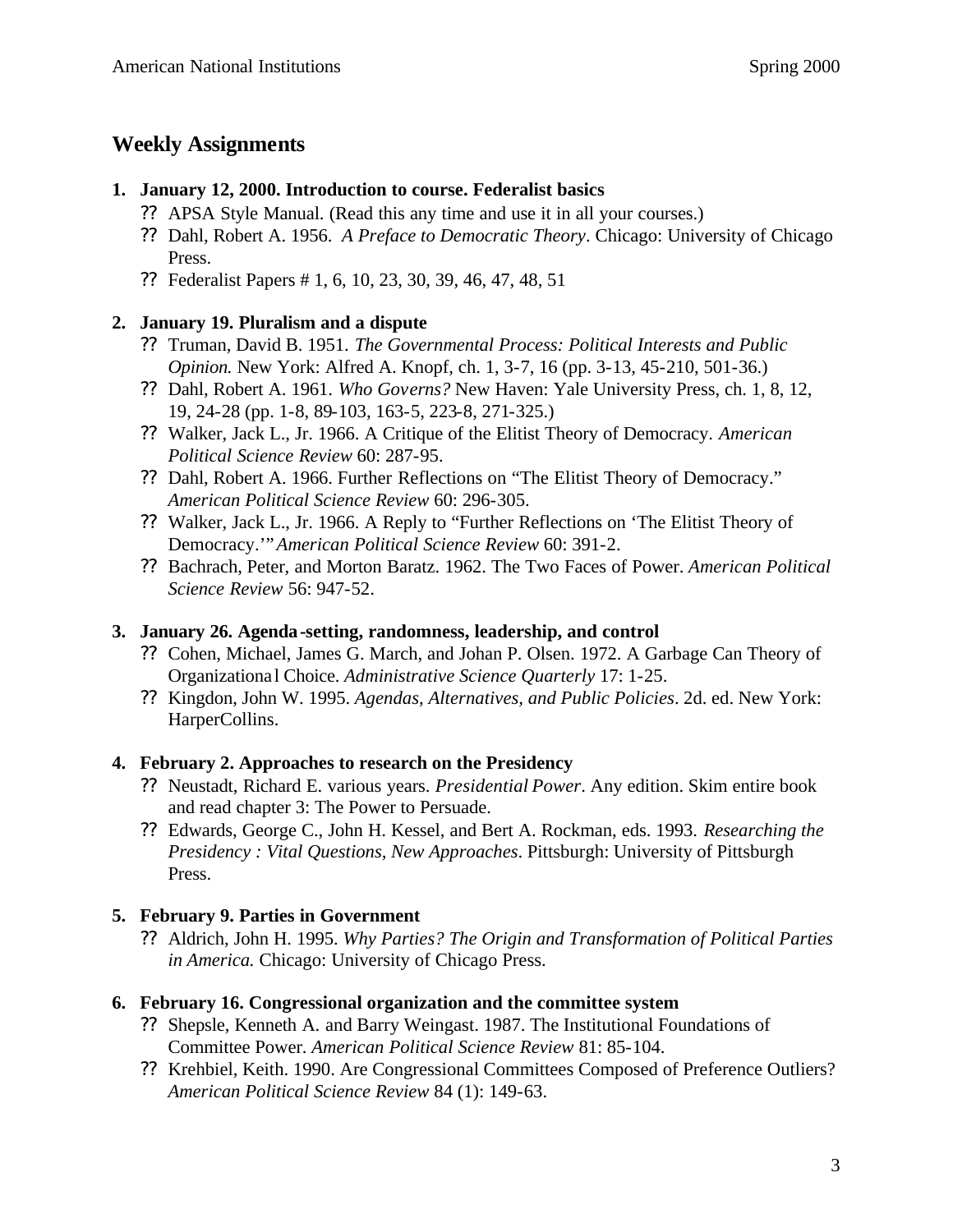- ?? Baumgartner, Frank R., Bryan D. Jones, and Michael C. MacLeod. Forthcoming 2000. The Evolution of Legislative Jurisdictions. *Journal of Politics*.
- ?? Krehbiel, Keith. 1998. *Pivotal Politics: A Theory of U.S. Lawmaking.* Chicago: University of Chicago Press.

## **7. February 23. Party government in Congress**

?? Cox, Gary and Matthew McCubbins. 1993. *Legislative Leviathan: Party Government in the House*. Berkeley, CA: University of California Press.

#### **8. March 1. Congressional activity, not just voting**

?? Hall, Richard L. 1996. *Participation in Congress*. New Haven: Yale University Press.

# **Spring Break, March 6-10**

#### **9. March 15. Fundamentals about the bureaucracy and budgeting**

- ?? Wildavsky, Aaron, and Naomi Caiden. 1996. *The New Politics of the Budgetary Process, 3rd Ed.* Reading, Mass.: Addison-Wesley, esp. Ch. 1-3.
- ?? Jones, Bryan D., James L. True, and Frank R. Baumgartner. 1997. Does Incrementalism Stem from Political Consensus or Institutional Gridlock? *American Journal of Political Science* 41 (1997): 1319-39.
- ?? McCubbins, Matthew and Thomas Schwartz. 1984. Congressional Oversight Overlooked: Police Patrols vs. Fire Alarms. *American Journal of Political Science* 28: 165-179.
- ?? Bendor, Jonathan, and Terry M. Moe. 1985. An Adaptive Model of Bureaucratic Politics. *American Political Science Review* 79: 755-74.

#### **10. March 22. The role of the courts**

?? Rosenberg, Gerald N. 1993. *The Hollow Hope: Can Courts Bring About Social Change?* Chicago: University of Chicago Press.

# **11. March 29. Studying the states**

- ?? Key, V.O. 1949. *Southern Politics in State and Nation*. Read Chs. 1 and 14; skim one or two states.
- ?? Hofferbert, Richard I. 1966. "The Relation between Public Policy and Some Structural and Environmental Variables in the American States." *The American Political Science Review,* 60: 73-82.
- ?? Sharkansky,Ira and Richard I. Hofferbert. 1969. "Dimensions of State Politics, Economics, and Public Policy." *The American Political Science Review*. 63: 867-879.
- ?? Mintrom, Michael. 1997. "Policy Entrepreneurs and the Diffusion of Innovation." *American Journal of Political Science* 41: 738-770.
- ?? Wright, Gerald. 1987. "Public Opinion and Policy Liberalism in the American States." *American Journal of Political Science*. 31: 980-1001.
- ?? Chubb, John E. 1988. "Institutions, the Economy, and the Dynamics of State Elections." *American Political Science Review.* 82: 133-154